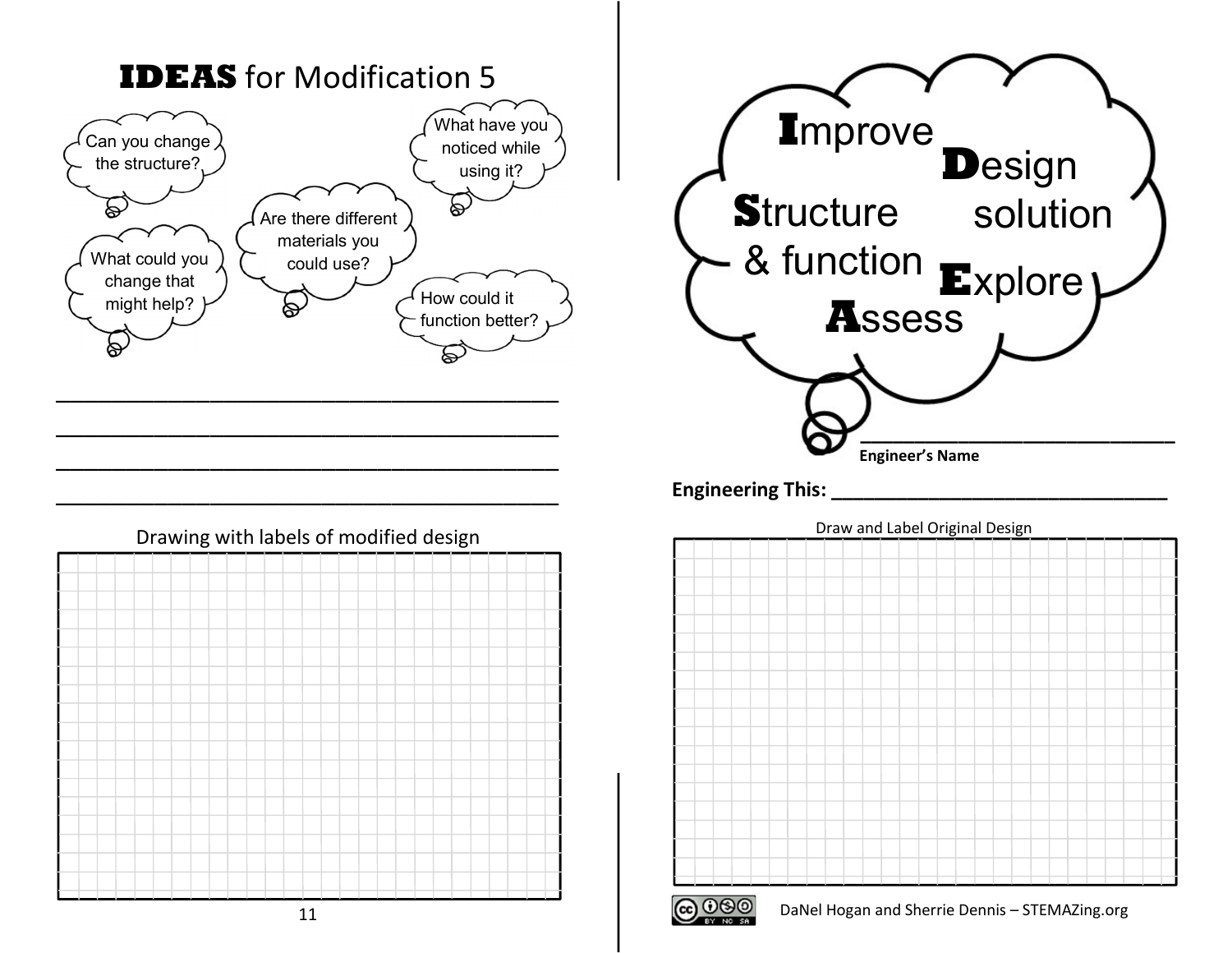

Describe the modification made and why you picked it.

Performance is (circle one): Better / Same / Worse

Modification 4 (circle one): Keep / Kick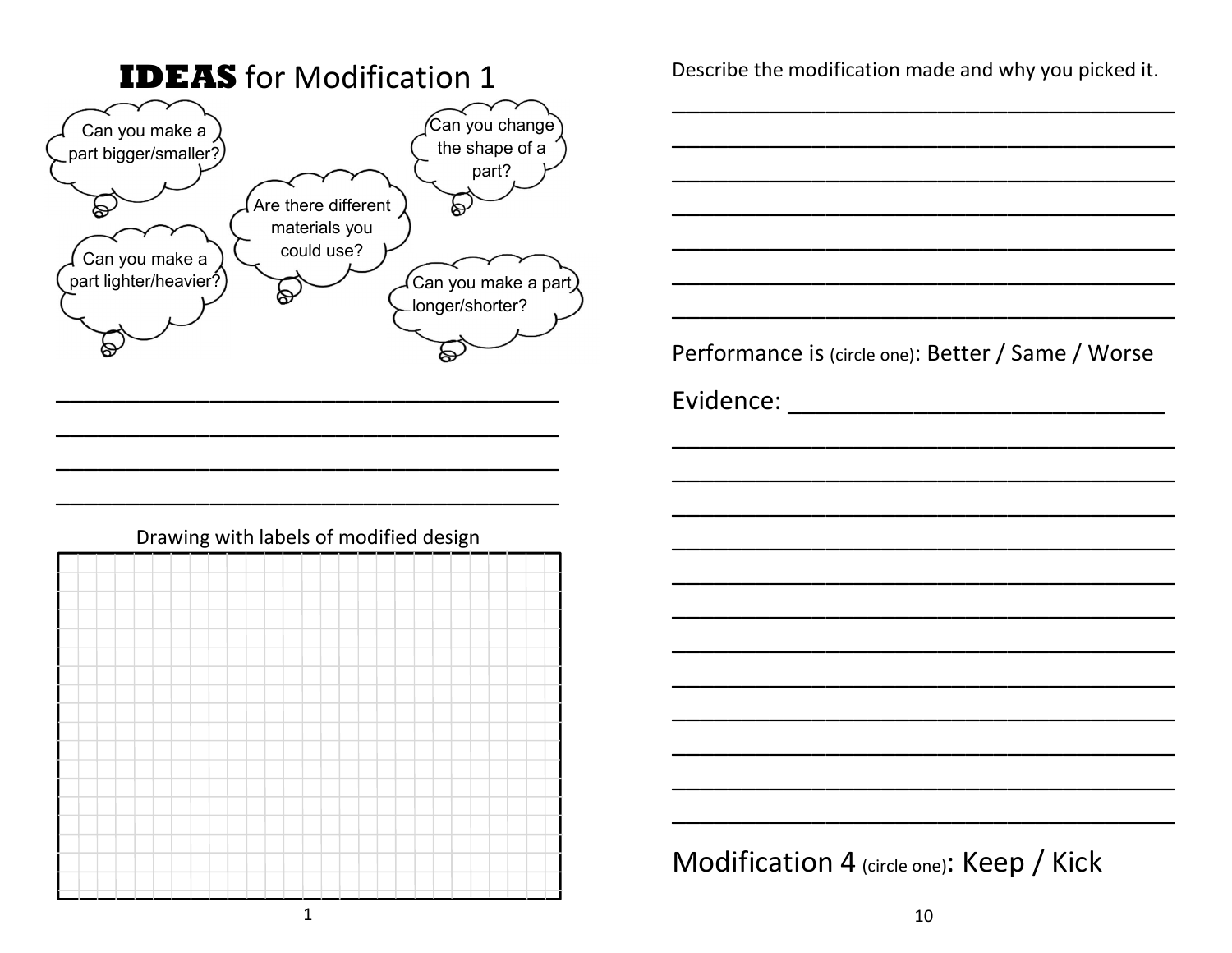

## Drawing with labels of modified design

Describe the modification made and why you picked it.

Performance is (circle one): Better / Same / Worse

Modification 1 (circle one): Keep / Kick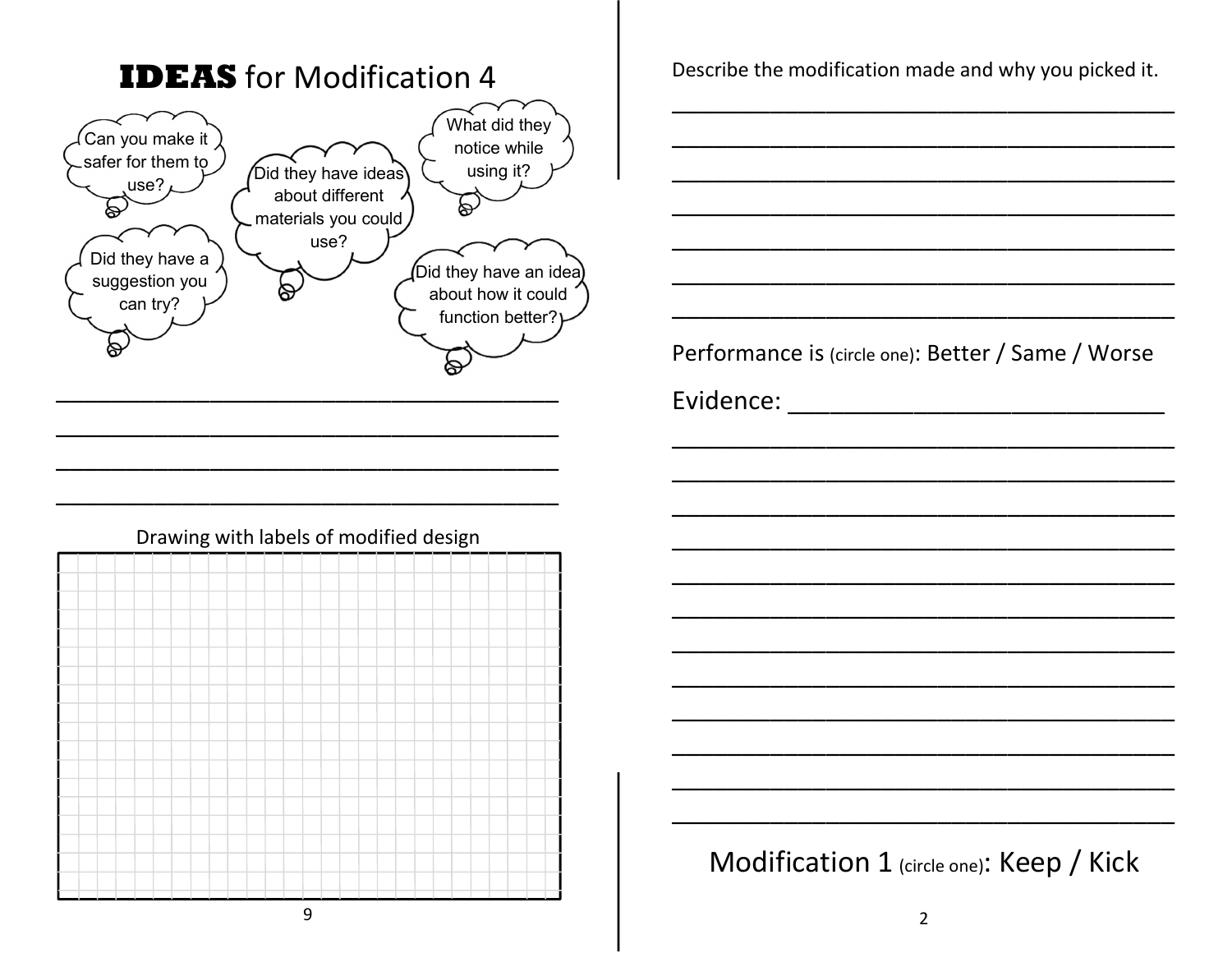

## Drawing with labels of modified design

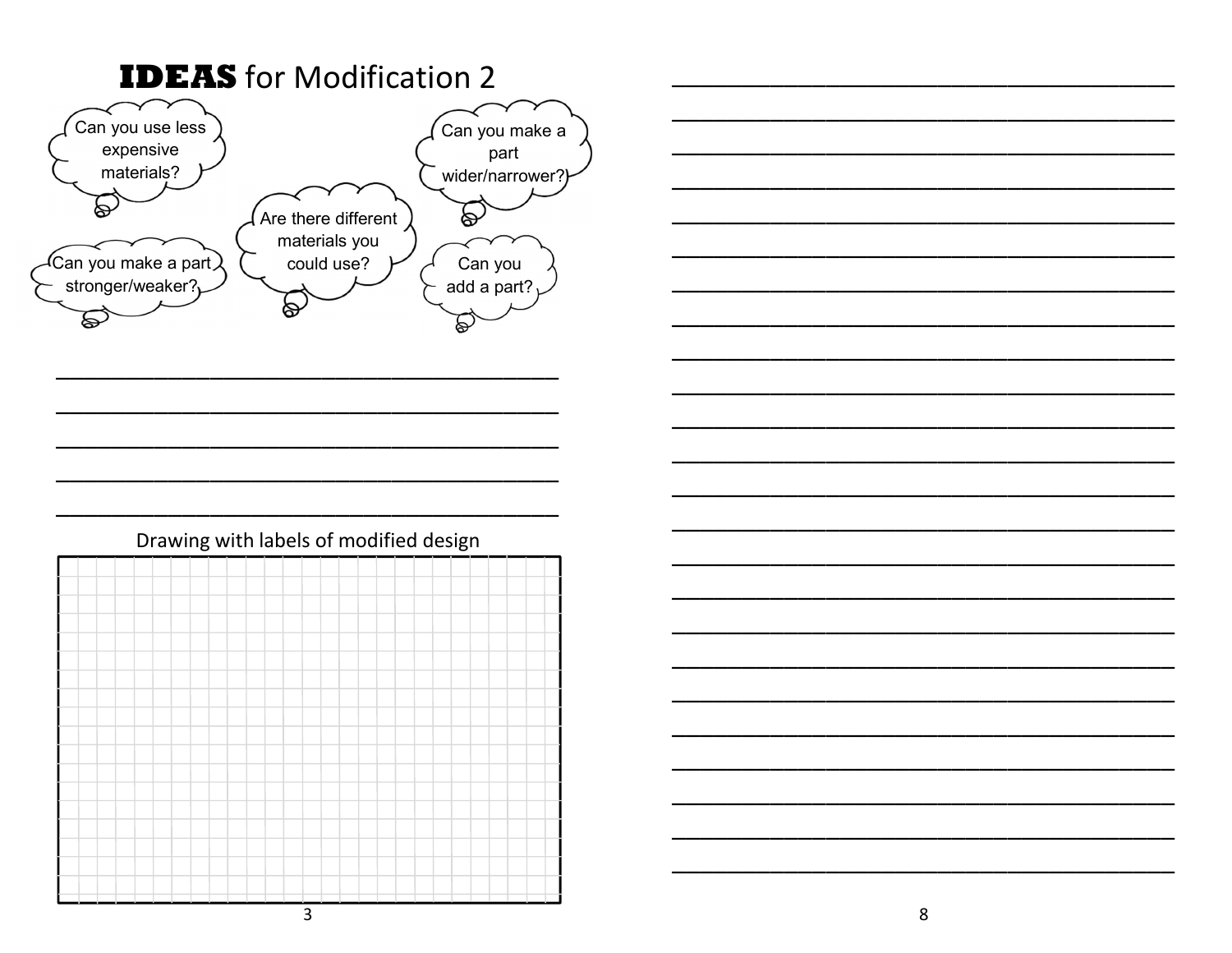

Drawing with labels of final design

More IDEAS: What else? Why else? When else? Where else? How else? Who else? Describe the modification made and why you picked it.

Performance is (circle one): Better / Same / Worse

Modification 2 (circle one): Keep / Kick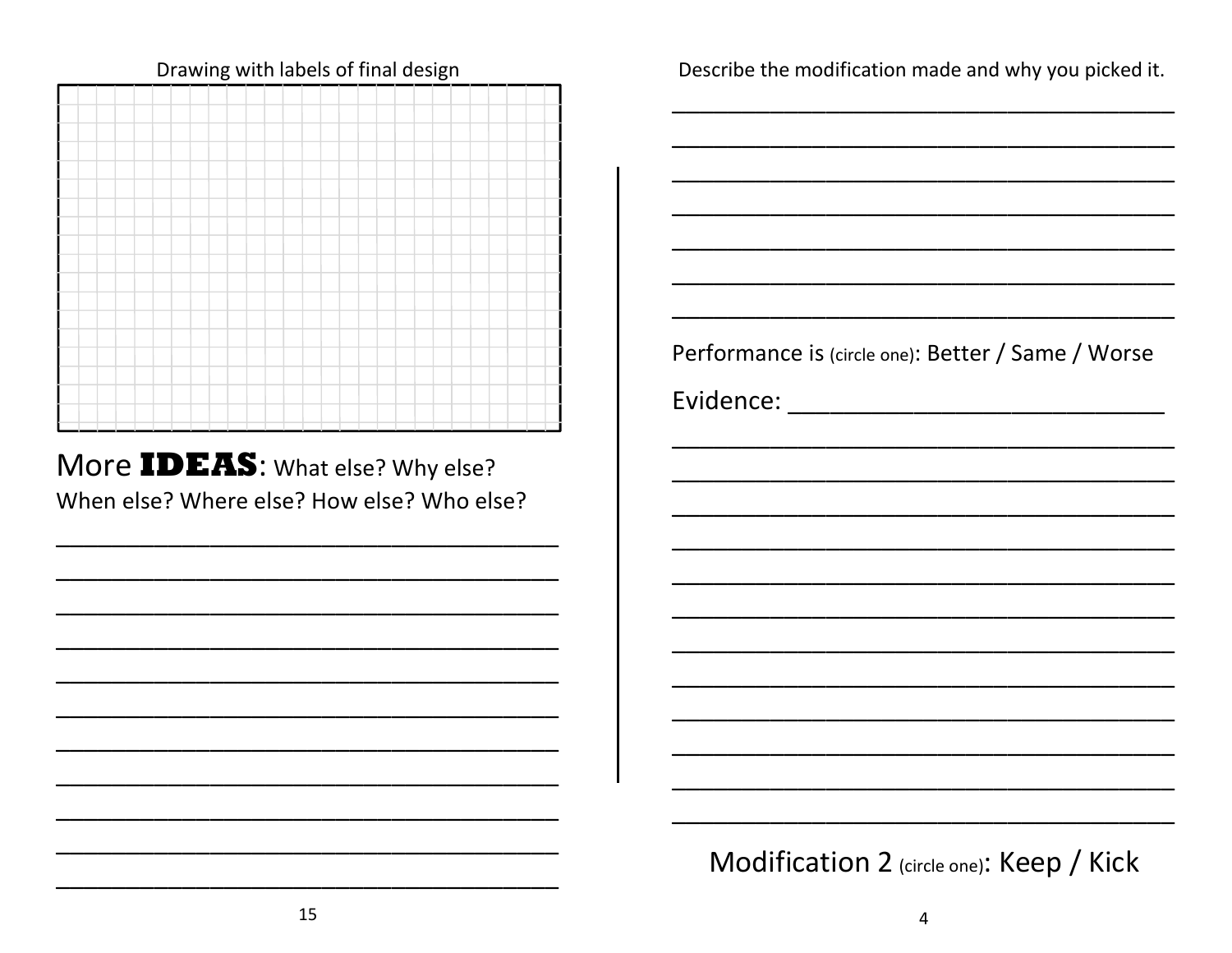

## Drawing with labels of modified design

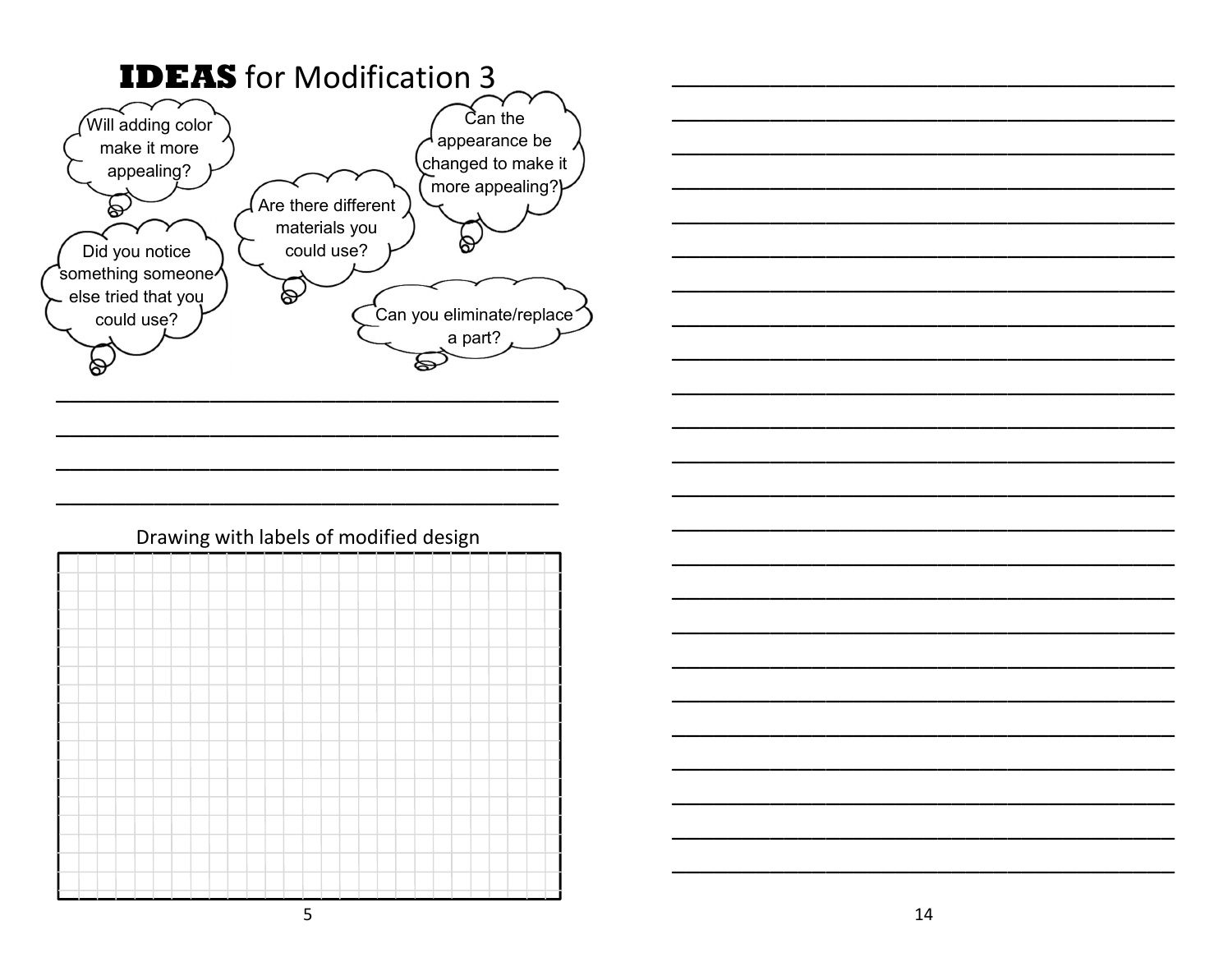Fellow Engineer or Customer Critique: Let another engineer or a customer use your current design. Either let them record or you can record their feedback to the following questions:

- What do you like about this design?
- How could this design be improved?
- Are you having any troubles using it? If so, what is frustrating about using the design?
- Do you have any other suggestions for modifying this design to make it better?
	- o How could it be more fun?
	- o How could it be easier to use?
	- o How could its performance improve?
	- o What could be done to make it look incredible or sleek or cool?

\_\_\_\_\_\_\_\_\_\_\_\_\_\_\_\_\_\_\_\_\_\_\_\_\_\_\_\_\_\_\_\_\_\_\_\_

\_\_\_\_\_\_\_\_\_\_\_\_\_\_\_\_\_\_\_\_\_\_\_\_\_\_\_\_\_\_\_\_\_\_\_\_

\_\_\_\_\_\_\_\_\_\_\_\_\_\_\_\_\_\_\_\_\_\_\_\_\_\_\_\_\_\_\_\_\_\_\_\_

\_\_\_\_\_\_\_\_\_\_\_\_\_\_\_\_\_\_\_\_\_\_\_\_\_\_\_\_\_\_\_\_\_\_\_\_

\_\_\_\_\_\_\_\_\_\_\_\_\_\_\_\_\_\_\_\_\_\_\_\_\_\_\_\_\_\_\_\_\_\_\_\_

\_\_\_\_\_\_\_\_\_\_\_\_\_\_\_\_\_\_\_\_\_\_\_\_\_\_\_\_\_\_\_\_\_\_\_\_

\_\_\_\_\_\_\_\_\_\_\_\_\_\_\_\_\_\_\_\_\_\_\_\_\_\_\_\_\_\_\_\_\_\_\_\_

\_\_\_\_\_\_\_\_\_\_\_\_\_\_\_\_\_\_\_\_\_\_\_\_\_\_\_\_\_\_\_\_\_\_\_\_

\_\_\_\_\_\_\_\_\_\_\_\_\_\_\_\_\_\_\_\_\_\_\_\_\_\_\_\_\_\_\_\_\_\_\_\_

\_\_\_\_\_\_\_\_\_\_\_\_\_\_\_\_\_\_\_\_\_\_\_\_\_\_\_\_\_\_\_\_\_\_\_\_

\_\_\_\_\_\_\_\_\_\_\_\_\_\_\_\_\_\_\_\_\_\_\_\_\_\_\_\_\_\_\_\_\_\_\_\_

\_\_\_\_\_\_\_\_\_\_\_\_\_\_\_\_\_\_\_\_\_\_\_\_\_\_\_\_\_\_\_\_\_\_\_\_

Describe the modification made and why you picked it. \_\_\_\_\_\_\_\_\_\_\_\_\_\_\_\_\_\_\_\_\_\_\_\_\_\_\_\_\_\_\_\_\_\_\_\_

\_\_\_\_\_\_\_\_\_\_\_\_\_\_\_\_\_\_\_\_\_\_\_\_\_\_\_\_\_\_\_\_\_\_\_\_

\_\_\_\_\_\_\_\_\_\_\_\_\_\_\_\_\_\_\_\_\_\_\_\_\_\_\_\_\_\_\_\_\_\_\_\_

\_\_\_\_\_\_\_\_\_\_\_\_\_\_\_\_\_\_\_\_\_\_\_\_\_\_\_\_\_\_\_\_\_\_\_\_

\_\_\_\_\_\_\_\_\_\_\_\_\_\_\_\_\_\_\_\_\_\_\_\_\_\_\_\_\_\_\_\_\_\_\_\_

\_\_\_\_\_\_\_\_\_\_\_\_\_\_\_\_\_\_\_\_\_\_\_\_\_\_\_\_\_\_\_\_\_\_\_\_

\_\_\_\_\_\_\_\_\_\_\_\_\_\_\_\_\_\_\_\_\_\_\_\_\_\_\_\_\_\_\_\_\_\_\_\_

Performance is (circle one): Better / Same / Worse

\_\_\_\_\_\_\_\_\_\_\_\_\_\_\_\_\_\_\_\_\_\_\_\_\_\_\_\_\_\_\_\_\_\_\_\_

\_\_\_\_\_\_\_\_\_\_\_\_\_\_\_\_\_\_\_\_\_\_\_\_\_\_\_\_\_\_\_\_\_\_\_\_

\_\_\_\_\_\_\_\_\_\_\_\_\_\_\_\_\_\_\_\_\_\_\_\_\_\_\_\_\_\_\_\_\_\_\_\_

\_\_\_\_\_\_\_\_\_\_\_\_\_\_\_\_\_\_\_\_\_\_\_\_\_\_\_\_\_\_\_\_\_\_\_\_

\_\_\_\_\_\_\_\_\_\_\_\_\_\_\_\_\_\_\_\_\_\_\_\_\_\_\_\_\_\_\_\_\_\_\_\_

\_\_\_\_\_\_\_\_\_\_\_\_\_\_\_\_\_\_\_\_\_\_\_\_\_\_\_\_\_\_\_\_\_\_\_\_

\_\_\_\_\_\_\_\_\_\_\_\_\_\_\_\_\_\_\_\_\_\_\_\_\_\_\_\_\_\_\_\_\_\_\_\_

\_\_\_\_\_\_\_\_\_\_\_\_\_\_\_\_\_\_\_\_\_\_\_\_\_\_\_\_\_\_\_\_\_\_\_\_

\_\_\_\_\_\_\_\_\_\_\_\_\_\_\_\_\_\_\_\_\_\_\_\_\_\_\_\_\_\_\_\_\_\_\_\_

\_\_\_\_\_\_\_\_\_\_\_\_\_\_\_\_\_\_\_\_\_\_\_\_\_\_\_\_\_\_\_\_\_\_\_\_

\_\_\_\_\_\_\_\_\_\_\_\_\_\_\_\_\_\_\_\_\_\_\_\_\_\_\_\_\_\_\_\_\_\_\_\_

\_\_\_\_\_\_\_\_\_\_\_\_\_\_\_\_\_\_\_\_\_\_\_\_\_\_\_\_\_\_\_\_\_\_\_\_

Evidence: \_\_\_\_\_\_\_\_\_\_\_\_\_\_\_\_\_\_\_\_\_\_\_\_\_\_\_\_\_\_\_\_\_\_\_

Modification 3 (circle one): Keep / Kick